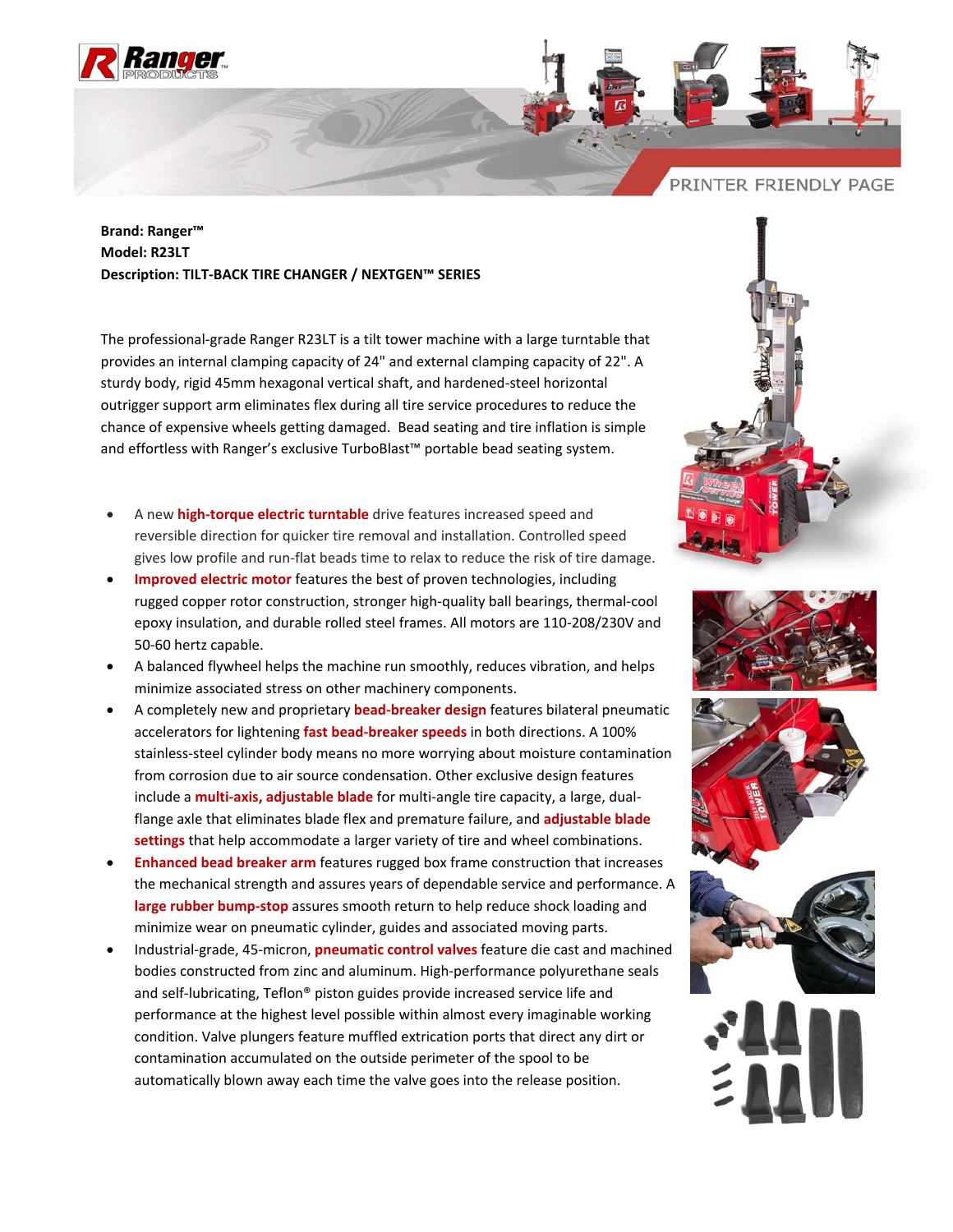- Durable **forged steel (instead of cast iron) foot pedal levers** will stand up to everyday use and abuse in high‐volume tire centers. Snap action spring return means precise and controlled operation.
- Foot pedal control valves feature **multi‐link rod connections** for non‐binding plunger movement and precise bilateral control.
- All main‐lead **electrical terminals, auxiliary switches, and motor enclosures are sealed** for air‐tight, dust‐free and contamination‐proof protection of terminal leads.
- Ranger Next Generation™ tire changers feature **high pressure polyurethane pneumatic tubing with** mirror smooth seamless bore for exceptional flow rates, high abrasion resistance, high burst tolerance and maximum kink resistance.
- **Specially engineered drive‐belt** features convex sidewalls to distribute wear evenly while providing proper belt support for improved service life. Flex-bonded cords and flex-weave covers resist the effects of oil, heat, ozone, weather and aging.
- A newly designed, **maintenance‐free gearbox** features a large oil and grease reservoir that helps provide efficient heat dissipation and improved lubrication for longer service life. Internal baffles and a constant seating stress flange gasket assure positive, leak‐free venting. The rugged gearbox enclosure is precision milled for precise alignment of horizontal and vertical bases and features precision helical gears that operate much more smoothly and quietly than typical spur gear transmissions. The rugged housing provides maximum strength for extreme durability under hard working conditions and greater precision under load during worm and gear alignment. High‐strength, oversized worm and worm gears are straddle mounted between heavy-duty tapered roller bearings providing rugged dependability.
- Durable, hardened, **alloy‐steel RimGuard™ wheel clamps** features internal and external multi‐teeth jaws with vertical mounting bolts that make replacement fast and simple.
- A **geometric tabletop** provides for easier bead lubrication and allows operators to make visual inspections of the lower bead during mounting and inflation procedures.
- Accommodates custom tire and wheel assemblies, **10" to 24"** without the need for clumsy adapters or clamp adjustments.
- Up front controls and a sensible ergonomic design provide ease of use and more efficient operation.
- **Tilt‐back tower design** provides greater clearance and access for tire removal and inflation. Pneumatic‐lock tool head stays positioned on the tower return for instant set up for like sets of tires and wheels.
- Stainless‐steel and aluminum pneumatic cylinders are designed to reduce machine vibration and provide low‐friction and long life operation. Internal end-of-stroke cushions are standard that help provide cushioning at the end of each full stroke to recue wear on seals, wear band and piston rod. Permanent lubrication design provides outstanding service life.
- A hardened **alloy steel mount and demount head has a unique** equidimensional shape that allows you to perform all changing functions with the tool head in the same position. The micro‐smooth tool head surface glides tire beads effortlessly during mounting and demounting procedures to ensure costly tire damage is minimized.
- Important **wheel service accessories** come standard like a large soap bucket with brush and a multi‐piece plastic **wheel protector kit** that includes turntable jaw covers, bead‐breaker blade boots and specialized mount / demount head covers to help protect delicate wheels.
- We throw in a hardened steel **tire iron and bead lever tool** to assist during all tire mounting and demounting operations.
- A rigid **45mm spring assist hexagonal vertical tool shaft** combined with a hardened‐steel horizontal outrigger support arm maintains perfect position of the mount-demount tool head during all tire service procedures to reduce the chance of expensive wheels getting damaged. All moving parts feature maintenance free linear guide bearings for easy adjustment of both vertical and horizontal wheel settings. The non-flex horizontal arm also features a hardened lower roller guide for smooth and controlled in and out movement. Integrated rubber bump stops assure smooth return during tilt-back operations to help reduce shock loading and minimize wear on tower guides and moving parts.